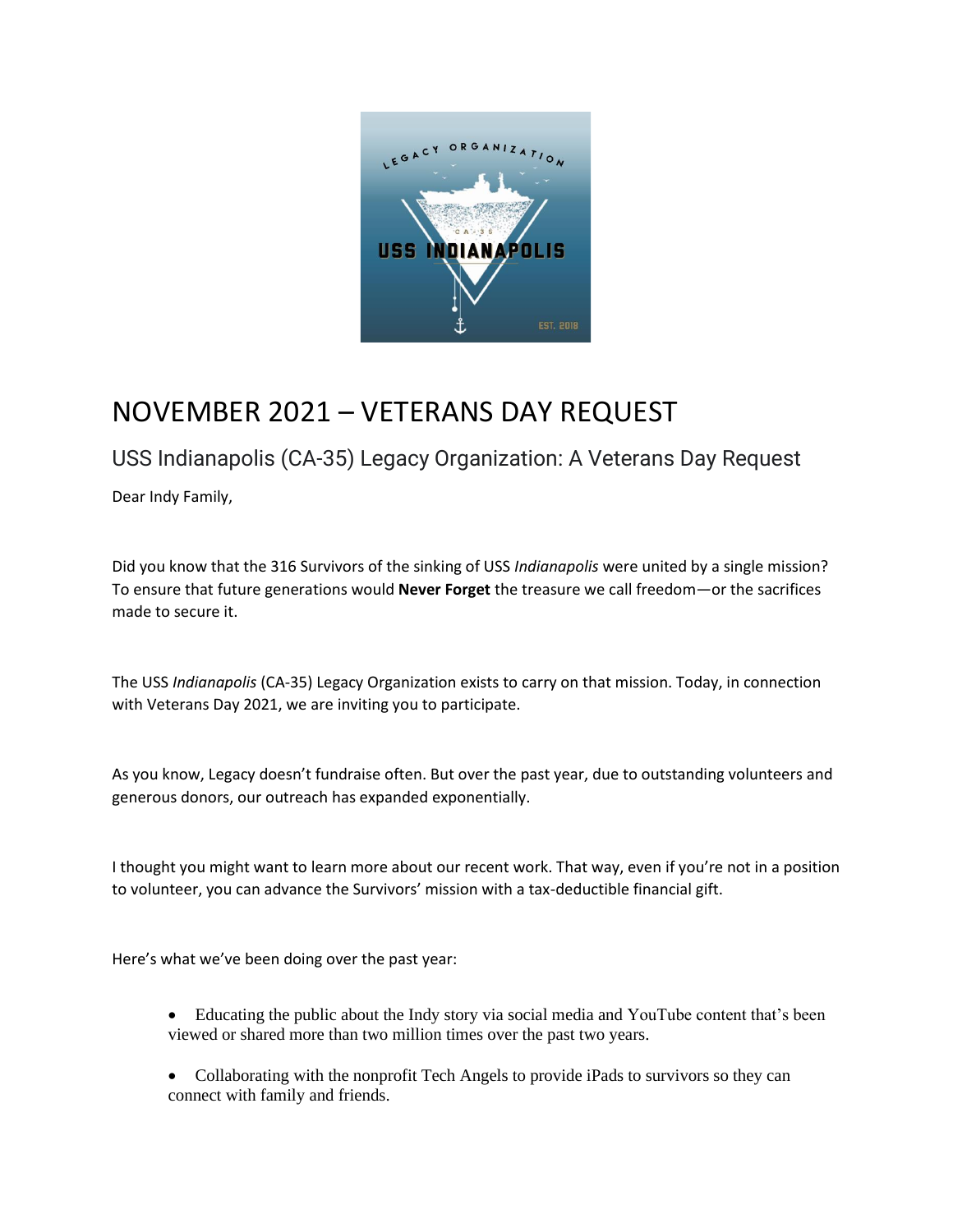• Writing a book about the contributions of Indy's African American crew.

• Inaugurating Project 888, a quest to create a comprehensive biographical archive of the men lost in both the March 1945 kamikaze attack on *Indianapolis* and in the tragic sinking in July 1945.

• Publishing a 156-page book that commemorates the 75th anniversary of the sinking, illustrates ship life, and honors every member of the final sailing crew.

• Starting a weekly Zoom group that connects survivors and gives them an opportunity to share their stories.

- Developing and delivering a two-part webinar for high school students in collaboration with the National History Club.
- Launching a Student Membership for kids 18 and under and providing those members with the resources necessary to share the Indy story with future generations.

Seventy-six years ago, 1195 ordinary Americans sailed into the Pacific, charged with the most highly classified naval mission of World War II. Today, our mission is to honor the heroes of *Indianapolis* and advance their legacy of service and sacrifice by sharing their story with the world.

I hope you will consider a year-end monetary donation to support the USS *Indianapolis* Legacy Organization. With your help, Legacy will continue working on behalf of the men and families who made it possible for us to enjoy the freedoms of our great nation.

To make your tax-deductible donation online, please visit [www.ussindianapolis.com/donations.](http://www.ussindianapolis.com/donations)

To donate by mail, please make your check payable to:

USS Indianapolis CA-35 Legacy Organization

Mail to: USS Indianapolis CA-35 Legacy Organization Dr. Bonnie Buckett, Treasurer P.O. Box 16042 Chattanooga, TN 37416